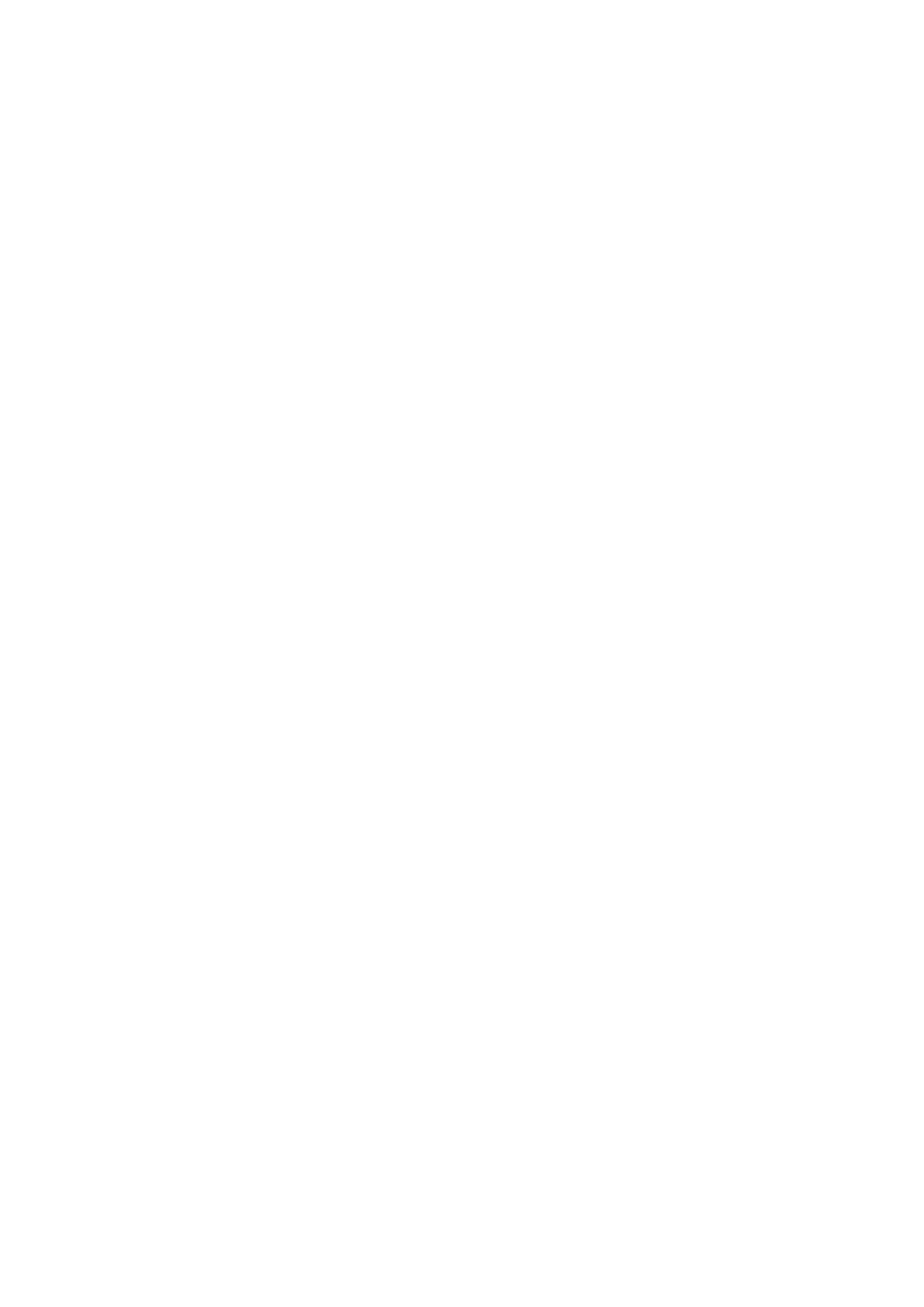## **AGREEMENT ON THE PREVENTION OF WORK-RELATED STRESS** EUROPEAN SOCIAL CHARTER

## **It is hereby agreed, by and between:**

Yves MARTRENCHAR, Head of Group Human Resources, on behalf of the BNP Paribas Executive Committee,

## **on the one hand,**

#### And the European Federations:

- **Dean-Marc GUEGUEN**, on behalf of the European Federation of Credit Establishment Managerial Staff (FECEC)
- **Angelo DI CRISTO, on behalf of the European Trade Union Federation** for Services and Communication (UNI Europa)

#### The members of the European Works Council:

- **Gabriel DI LETIZIA**, BNP Paribas European Works Council Secretary
- **Luc BROOS**, BNP Paribas European Works Council Assistant Secretary
- **Silvia ROMANO**, BNP Paribas European Works Council Assistant Secretary,

#### **on the other hand,**

#### **That:**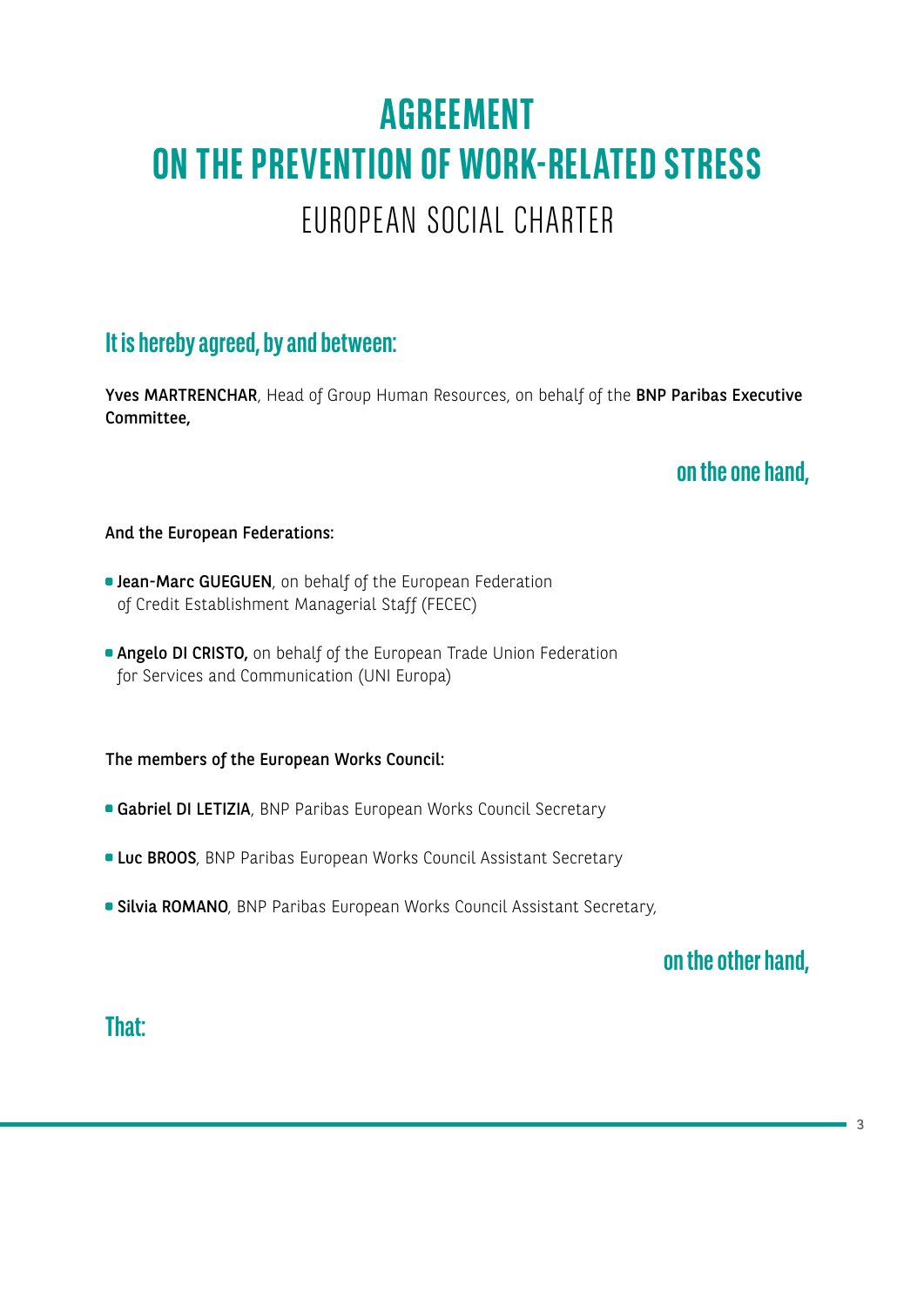# **FOREWORD**

BIMP Paribas attaches great importance to action conducted in the field of health and safety in the workplace, and considers stress assessment and prevention to be key components in this effort, which is part of the broader theme of preventing psycho-social risks.

Consistent with the 8 October 2004 European Framework Agreement on Work-Related Stress and agreements on the same topic in effect in the Group across Europe, the parties to the agreement herein emphasise that tackling stress at work – an issue that can be of relevance in any work environment, to any employee and to any type of company within the Group, regardless of size or activity – contributes to greater efficiency and improved occupational health and safety, with consequent economic and social benefits for all players involved.

It should be noted that the agreement herein deals only with work-related stress. Violence in the workplace and harassment, while potential work-related stress factors, call for specific responses, in particular taking into account the legislative framework in place in each country.

As pertains to BNP Paribas' context at the European level, it is in a process of profound change, with the banking business lying at the heart of major upheavals that have been gaining pace over the past few years.

In particular, banks are required to cope with an intensification in regulatory restrictions, with customer behaviour changes due to such factors as digitisation and with heightened competition, all within an uncertain and challenging economic environment, especially in Europe.

This necessary adaptation process, itself a factor of continual change, must proceed from an effort to prevent work-related stress at the European level, the agreement herein describing the actions to be implemented and/or strengthened.

This agreement shall apply to all countries within the scope of the Group's European Works Council and forms a shared foundation on stress prevention in the workplace. Working in conjunction, should the situation so require, with the Secretary and Deputy Secretaries of the European Works Council, the agreement herein may be supplemented by each company in the scope of the Group's European Works Council, in particular for the purpose of addressing features specific to the relevant company, taking into account the procedures already in place and the legislation specific to each country, through further-developed measures, provided that it does not prevail over any part of the agreement herein in a less favourable sense.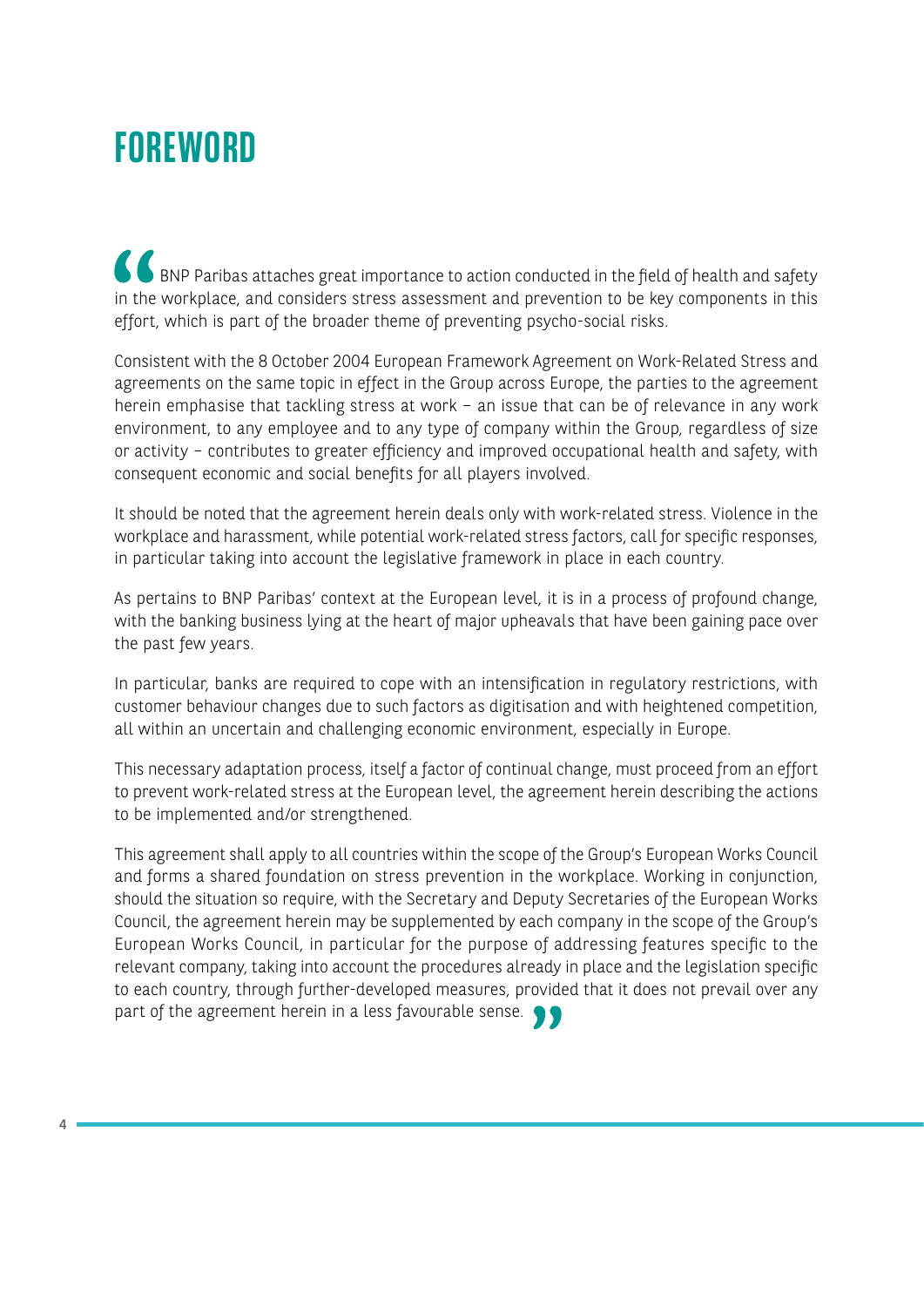## **CONTENTS**

| 1 Description of Work-Related Stress and Factors in Work-Related Stress | 6  |
|-------------------------------------------------------------------------|----|
| 2 Assessing Work-Related Stress                                         | 8  |
| <b>3</b> Preventing Work-Related Stress Factors                         | 9  |
| 4   Addressing Work-Related Stress                                      | 11 |
| <b>5</b> Application and Monitoring of the Agreement                    | 13 |
|                                                                         |    |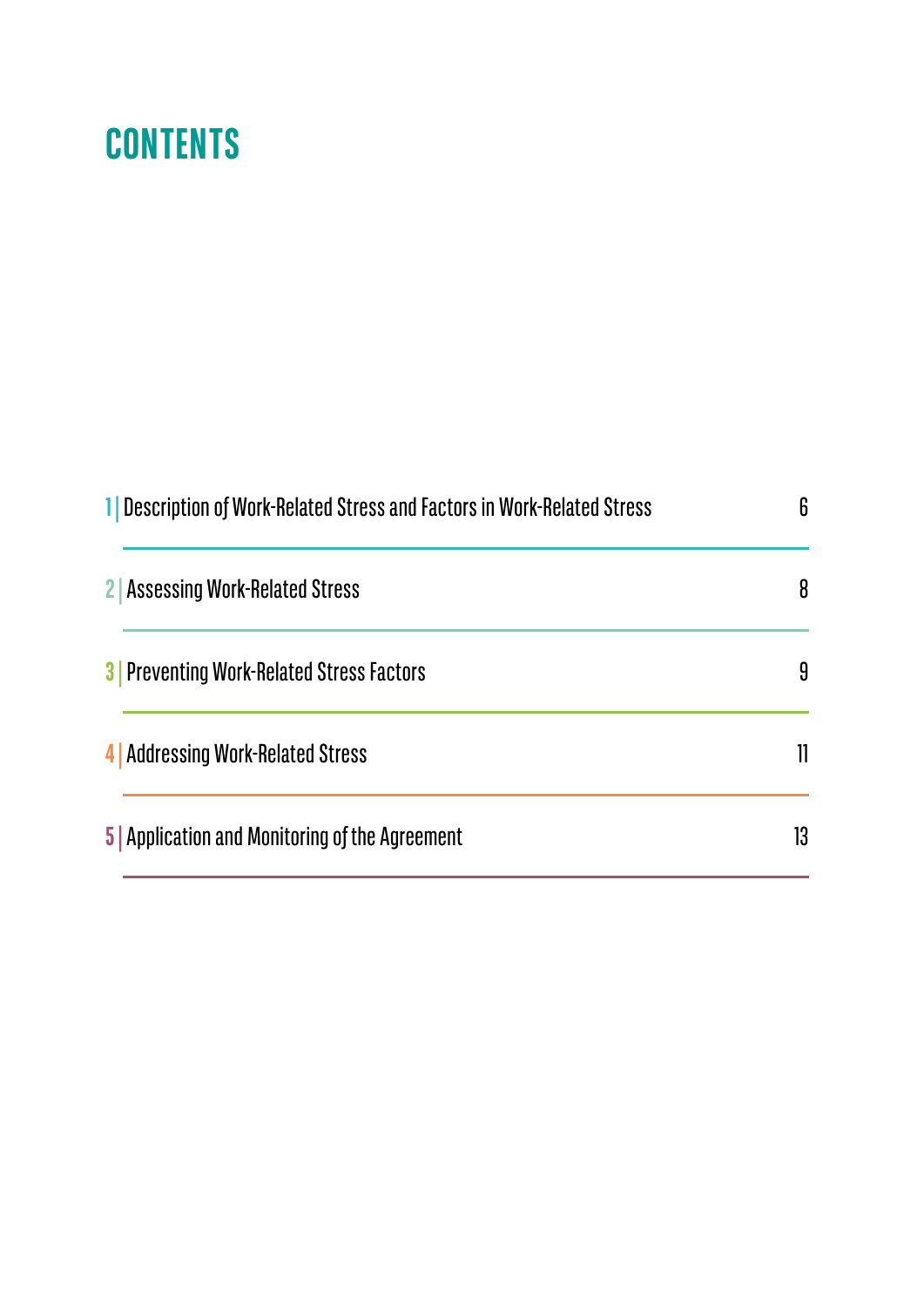## **1 | DESCRIPTION OF WORK-RELATED STRESS AND FACTORS IN WORK-RELATED STRESS**

#### **Article 1: Description of Work-Related Stress**

Although work-related stress is a complex phenomenon, the definitions provided by the European Agency for Safety and Health at Work, as well as that resulting from the 8 October 2004 European Framework Agreement, enabled a shared approach to work-related stress.

According to the European Agency for Safety and Health at Work, "*People experience stress when there is an imbalance between the perceived demands made of them and the perception of resources they have available to cope with those demands. Although the process of appraising those requirements and resources is psychological in nature, the effects of stress are not only felt psychologically. Stress also affects the physical health well-being and productivity of the person subject to it*".

The 8 October 2004 European Framework Agreement describes work-related stress as "*a state, which is accompanied by physical, psychological or social complaints or dysfunctions and which results from individuals feeling unable to bridge a gap with the requirements or expectations placed on them. The individual is well adapted to cope with short-term exposure to pressure, which can be considered as positive, but has greater difficulty in coping with prolonged exposure to intensive pressure. Moreover, different individuals can react differently to similar situations and the same individual can react differently to similar situations at different times in life. Stress is not a disease, but prolonged exposure to stress may reduce effectiveness at work and may cause ill health*" and furthermore specifies that "*not every manifestation of stress in the workplace should be considered stress due to work*".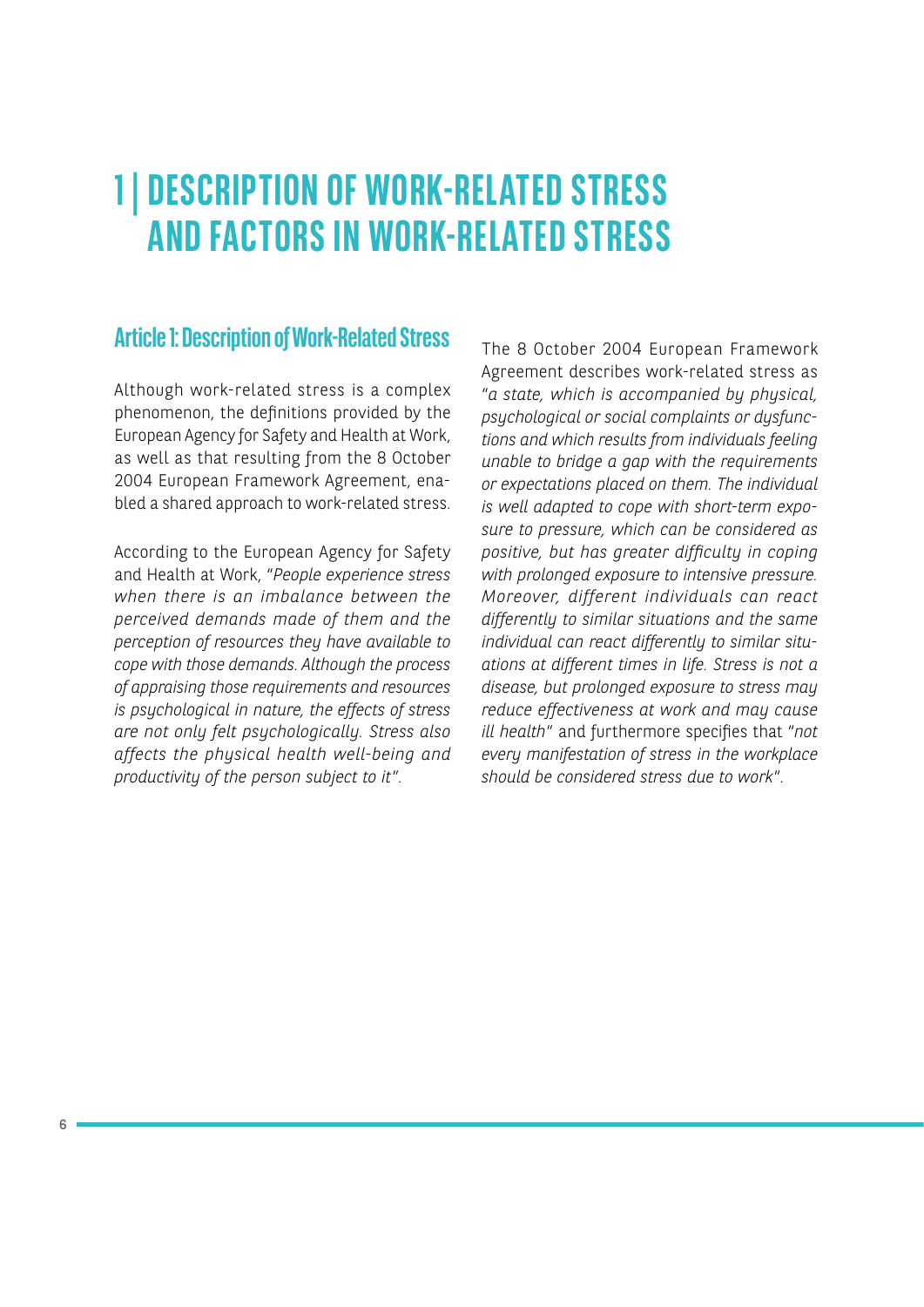## **Article 2: Factors in Work-Related Stress**

Stress is a complex phenomenon, but identification of stress-related problems should draw upon analysis of factors such as:

#### Work organisation and processes, including:

- working time arrangements,
- alignment between work, skills of the employees and/or resources provided to them,
- degree of autonomy left to employees,
- $\bullet$  implementation of training initiatives enabling employees to better understand the changes to which their positions or work environment are subject,
- **management styles,**
- The attention paid by the manager to working hours, fostering work-life balance.

#### Working conditions and work environment, including:

- exposure to an aggressive or abusive environment,
- **exposure to noise, heat or cold,**
- exposure to overly-confined spaces that may result in a drop in efficiency.

#### Communication regarding the position held, including:

- clarity about the position's main responsibilities and professional aims established,
- **communication on the organisational changes** likely to impact the position in the short or medium term, as early as possible,
- **Ilimitation of periods of uncertainty regarding** employment outlook and changes to come.

#### Interpersonal factors in the workplace, including:

- **emotional and social pressure,**
- **•** feeling unable to cope with a given situation,
- **perceived lack of support.**

It should be noted that the aforementioned list is not comprehensive.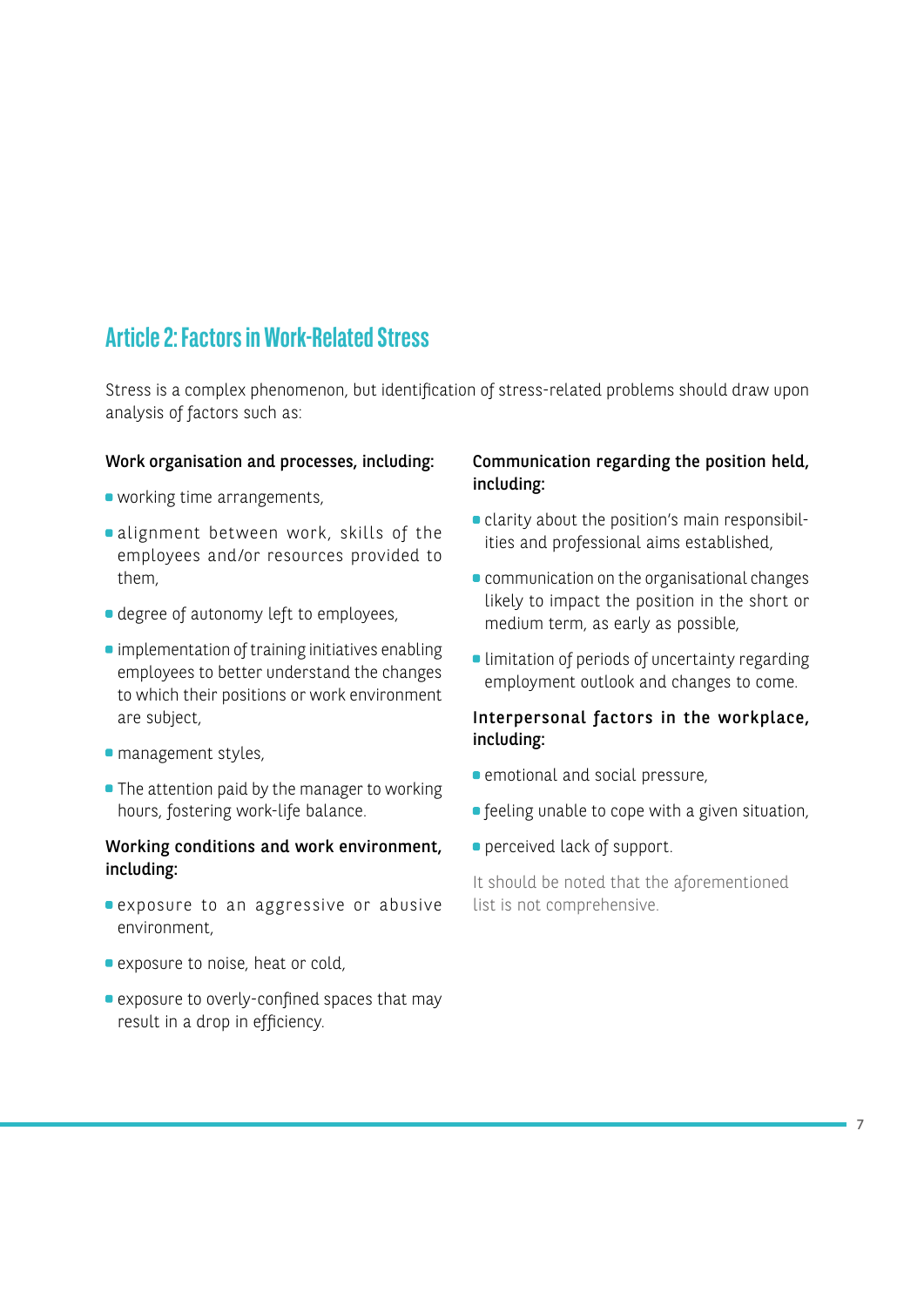# **2 | ASSESSING WORK-RELATED STRESS**

#### **Article 1: Work-Related Stress Assessment Mechanisms**

The ability to identify and measure stress in the workplace must be developed by implementing specific assessment mechanisms, so as to build up a reference base from which perceived stress in the workplace can be tracked and so as to reach diagnostic conclusions that are shared by all parties involved, including management, occupational medicine and workers' representatives.

These assessment mechanisms must protect confidentiality in data collection and archiving, all the while making it possible to produce analyses of populations experiencing situations of extended or repeated stress, and pinpoint, where applicable, the work-related stress factors responsible (job typologies, profiles, organisational components, etc.).

In order to offer the best guarantees of confidentiality, the signatories to the present agreement recommend that the stress assessment management system be run by the company's Occupational Health Service.

The signatories request that mechanisms as described above be set up whenever possible to assess stress and extended or repeated stress – or maintained, if applicable – in each BNP Paribas Group country or company in Europe, tailored to the context and compliant with the local legislation.

They furthermore agree that reporting on the analyses conducted should be delivered to both management and the workers' representatives so as to enable discussion on the conclusions reached and facilitate the development of shared action plans.

## **Article 2: Global People Survey (Internal Survey)**

As a supplement to the stress assessment mechanisms, the Global People Survey (GPS) has, since 2013, made it possible to establish an index on the topic of stress prevention, using specific questions.

Within the framework of this agreement, the signatories agree that a reference index connected with stress prevention should be maintained in the GPS, based on ad hoc questions, and that the results of the metric, as well as trends therein, be made the focus of discussion and shared analysis by members of management and workers' representatives in each country and company within the scope of the Group's European Works Council, the moment reporting sessions are held.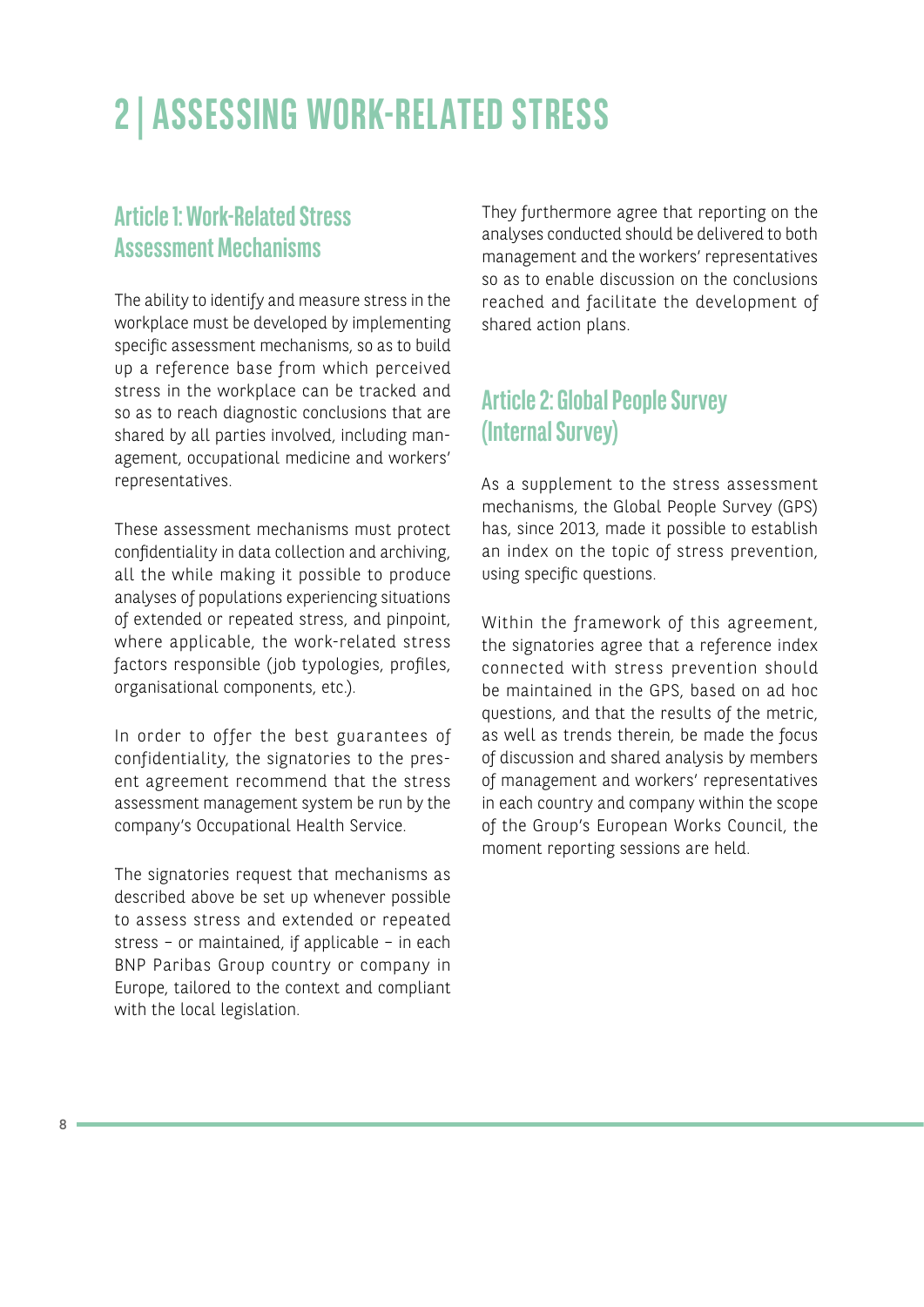# **3 | PREVENTING WORK-RELATED STRESS FACTORS**

#### **Article 1: Raising Awareness about Stress and Providing Information**

General information about preventing stress in the workplace must be provided to all Group employees and companies in all countries within the scope of the Group's European Works Council. Information is one of the leading factors for prevention, in that it makes it possible to increase awareness and understanding of work-related stress by management, employees and workers' representatives.

In light of this, and as a supplement to information already provided where applicable, the signatories agree that the agreement herein shall be published on the intranet of each company or office of BNP Paribas Group operating in a country within the scope of the Group's European Works Council, in the national language and in English.

Furthermore, communication about stress level measurements provided by management to workers' representatives and employees, through mechanisms set up specifically for this purpose, and through the GPS benchmark metric, also contribute to preventing stress.

The signatories once again assert their attachment to having employees and workers' representatives informed of GPS results, in each country within the scope of the Group's European Works Council, with a special focus on the sections regarding stress prevention, whenever possible.

#### **Article 2: Stress Management Training**

Stress management training, whether organised as a distinct course or as part of management training, can also help prevent work-related stress.

The signatories agree that a section on stress prevention and management will be systematically incorporated into all basic training for managers so as to raise awareness in management on the potential negative impacts of stress and help develop a managerial attitude that is conducive to lowering potential risk of extended or repeated stress, for all countries within the scope of the Group's European Works Council.

## **Article 3: Managing Organisational Change**

Organisational transformation or major changes to organisations can, due to the shifts they entail, be a source of concern for the employees affected and thus potentially foster the emergence of a work-related stress situation.

In order to best facilitate management of such change, the company undertakes, further to applicable law, to duly inform about the issues at stake and conditions involved in projects entailing major organisational change. In particular, it will inform about the foreseeable impacts for employees affected by the projects (change in reporting lines, modifications to job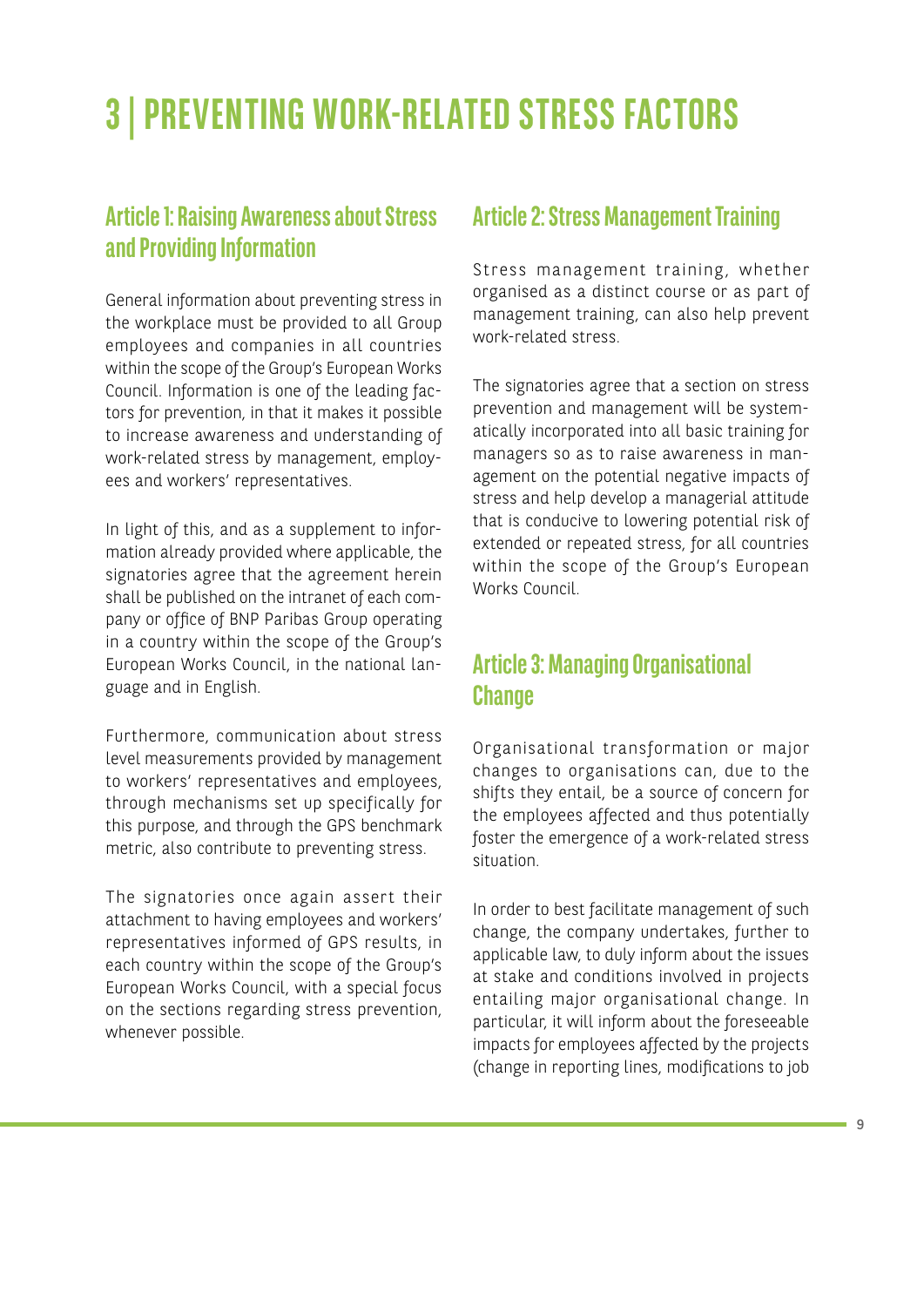profiles, working hours, place of work, etc.) and on the accompanying measures implemented for employees impacted by the projects after taking into account the impacts on working conditions and risk prevention.

## **Article 4: The Use of New Information and Communications Technologies (ICT)**

New Information and Communications Technologies (electronic mail, laptop computers, mobile telephones, smartphones, etc.) are an integral part of the working environment and are essential to the smooth flow of the company's operations. Nonetheless, it is important that the usage thereof does not become a factor for stress.

Within the framework of this agreement, the signatories emphasise the need to ensure that the use of ICTs does not become a factor in employee isolation during work, and instead, that they secure a continued high-quality, respectful relationship, both in the content and form of communication, and that they align with the work-life balances of their users and the right to privacy. ICTs are to be used during usual working hours, without infringing on weekly rest periods.

Moreover, the signatories reaffirm that actions to raise awareness of the proper use of ICTs among managers and users may be deployed.

## **Article 5: Workload and Support with Work Duties**

Workload and work organisation, along with work-life balance, should be discussed regularly between managers and employees, in particular but not only at the time of the professional annual appraisals.

Meetings must be planned during the reference hours as customary to the country or business sector, except in the event of an emergency or in connection with specific activities.

Management styles based on the systematic use of pressure may not be used as a form of team management.

The targets set during professional annual appraisals must be clear, attainable and suited to the type of activity and responsibility of the position involved, time-bound and measurable.

Any training necessary in order for employees to continue to hold job duties and take up responsibilities emerging as a result of changes in job scope, where applicable, must be systematically organised.

Supplementary support measures, where necessary, are decided in accordance with the manager and the employee.

The signatories wish to emphasise, within the framework of this agreement, the importance of managers' compliance with the above terms.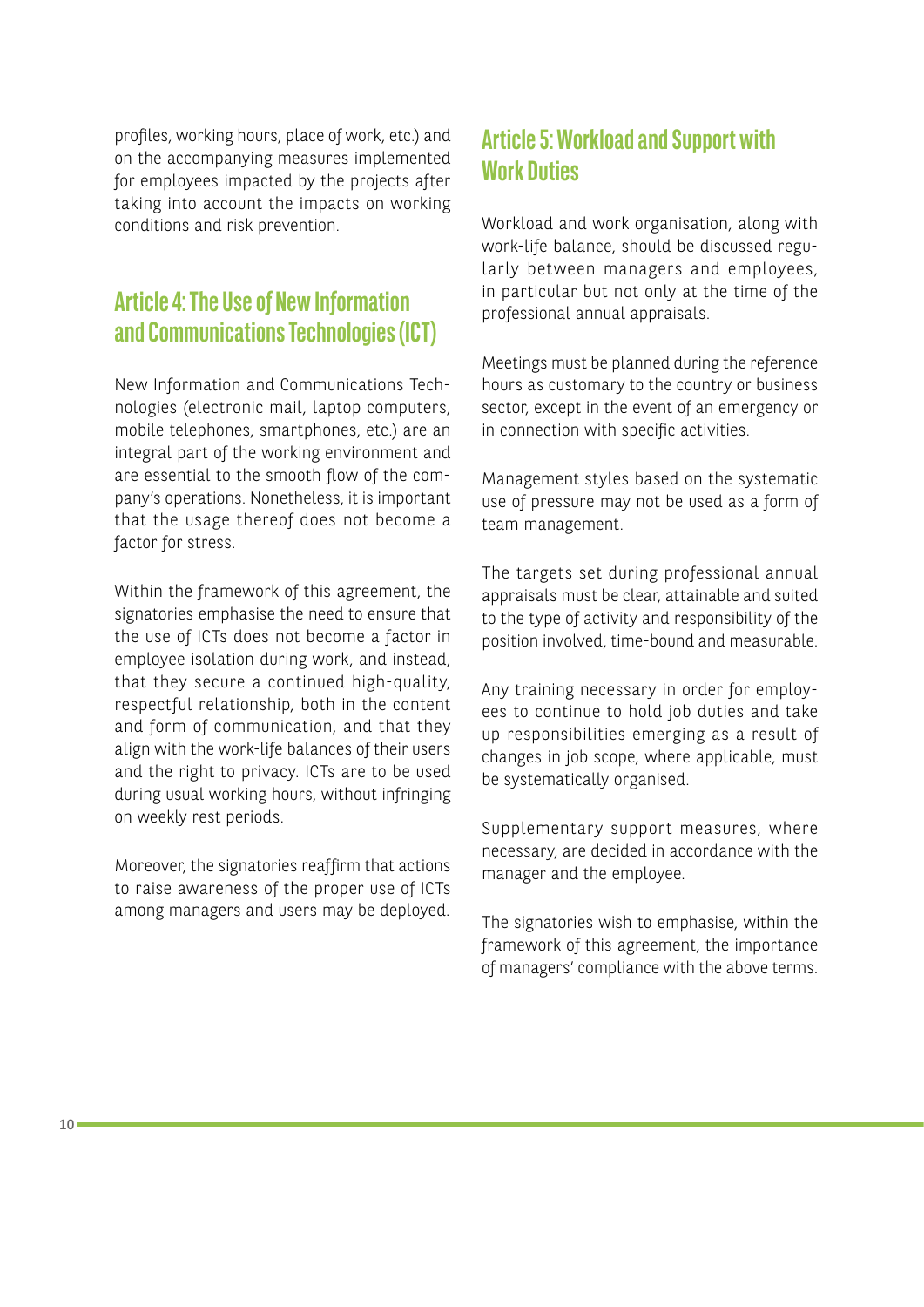# **4 | ADDRESSING WORK-RELATED STRESS**

#### **Article 1: Overall Action to Prevent or Remedy Stress**

Companies have a legal obligation to protect the occupational safety and health of their employees; this duty also applies to problems of work-related stress insofar as they entail a risk to health and safety.

Work-related stress problems shall be addressed by setting up appropriate preventive mechanisms to assess stress and determine remedial action where applicable, at the individual or overall level, pursuant to this agreement and as a supplement to the measures described.

This refers first and foremost to measures aimed at mitigating the factors identified as contributing to work-related stress, whether due to work organisation and processes, working conditions and environment, communication of information and opportunity for discussion on the responsibilities and objectives connected with each job as well as the resources provided.

The signatories wish to highlight the importance of social partners' involvement in the implementation of these prevention mechanisms, whenever possible, and reiterate the need to adopt remedial measures as soon as collective situations of extended or repeated stress are identified.

#### **Article 2: Individual Assistance Mechanisms**

Where possible and appropriate, the organisation shall institute, in conjunction with the company's Occupational Health Services when they exist, telephone assistance mechanisms run by healthcare professionals, internally or as sub-contracted, in compliance with rules on confidentiality, so as to provide interested employees with an outlet or advice on stress, for themselves or a co-worker.

These healthcare professionals shall be familiar with the European and national-level regulations on risk prevention and prevention principles, be informed of any existing assistance procedures at the company and be invited to refer employees, when possible and relevant, to those procedures. Furthermore, an agreement shall be instituted with the said telephone assistance organisations so that they provide regular feedback – every six months, or at least once each year – in confidential, summarized format of the factors enabling due analysis of psychosocial risks in the workplace.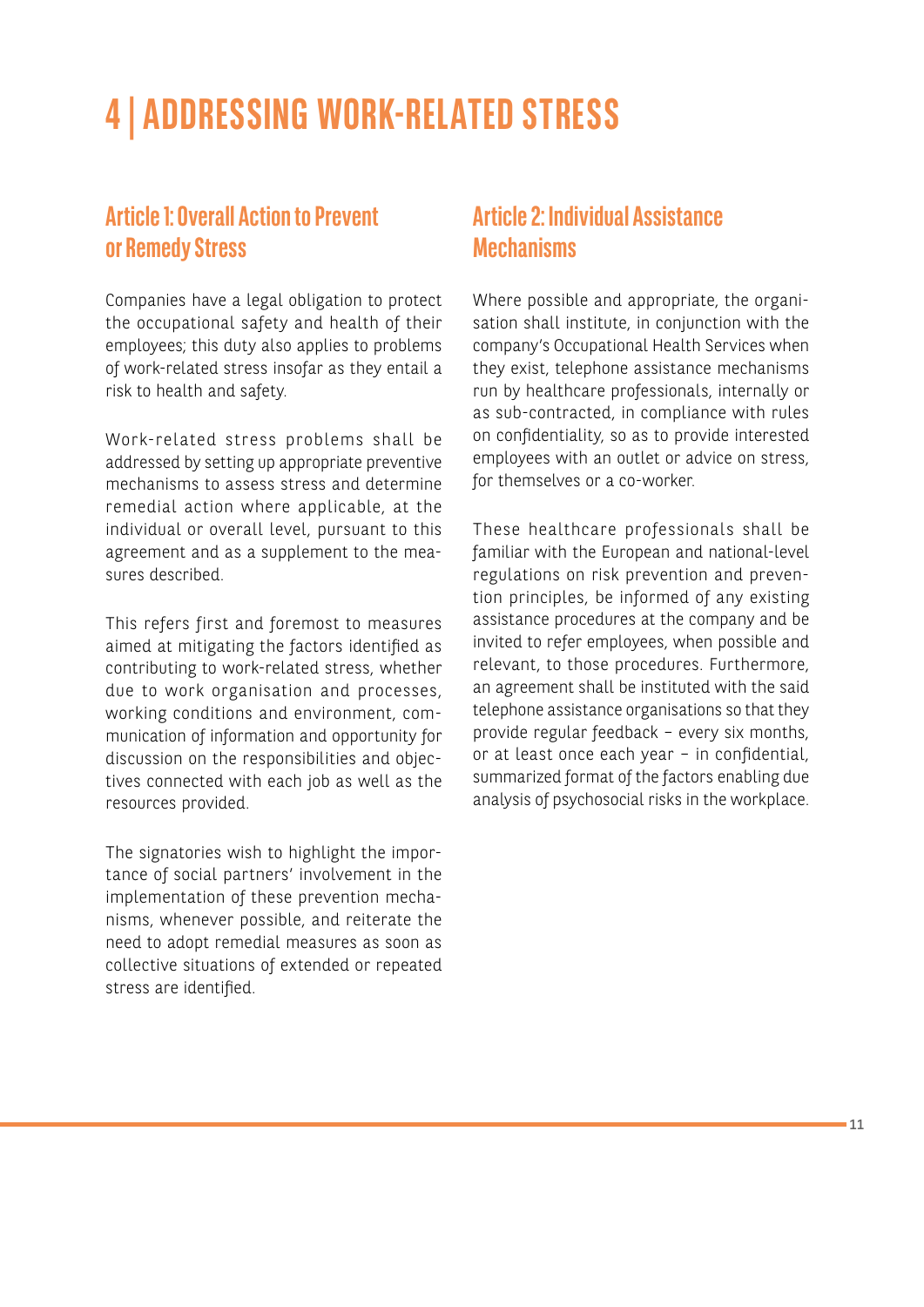## **Article 3: Providing for Instances of Individual Difficulties in the Workplace**

Where it is identified that a given employee, despite the prevention mechanisms already in place, is facing a situation of extended or repeated stress, the manager and the Human Resources manager with the support of representatives of the Occupational Health Services – physician, social worker, or advisor on psycho-social risk prevention working at the company, if applicable – within the scope of their respective skills and prerogatives, and in keeping with rules on confidentiality, respect for the employee's personal situation and privacy, shall determine the most appropriate solution and ad hoc support to be provided.

The aforementioned parties may be involved at different times and for different purposes.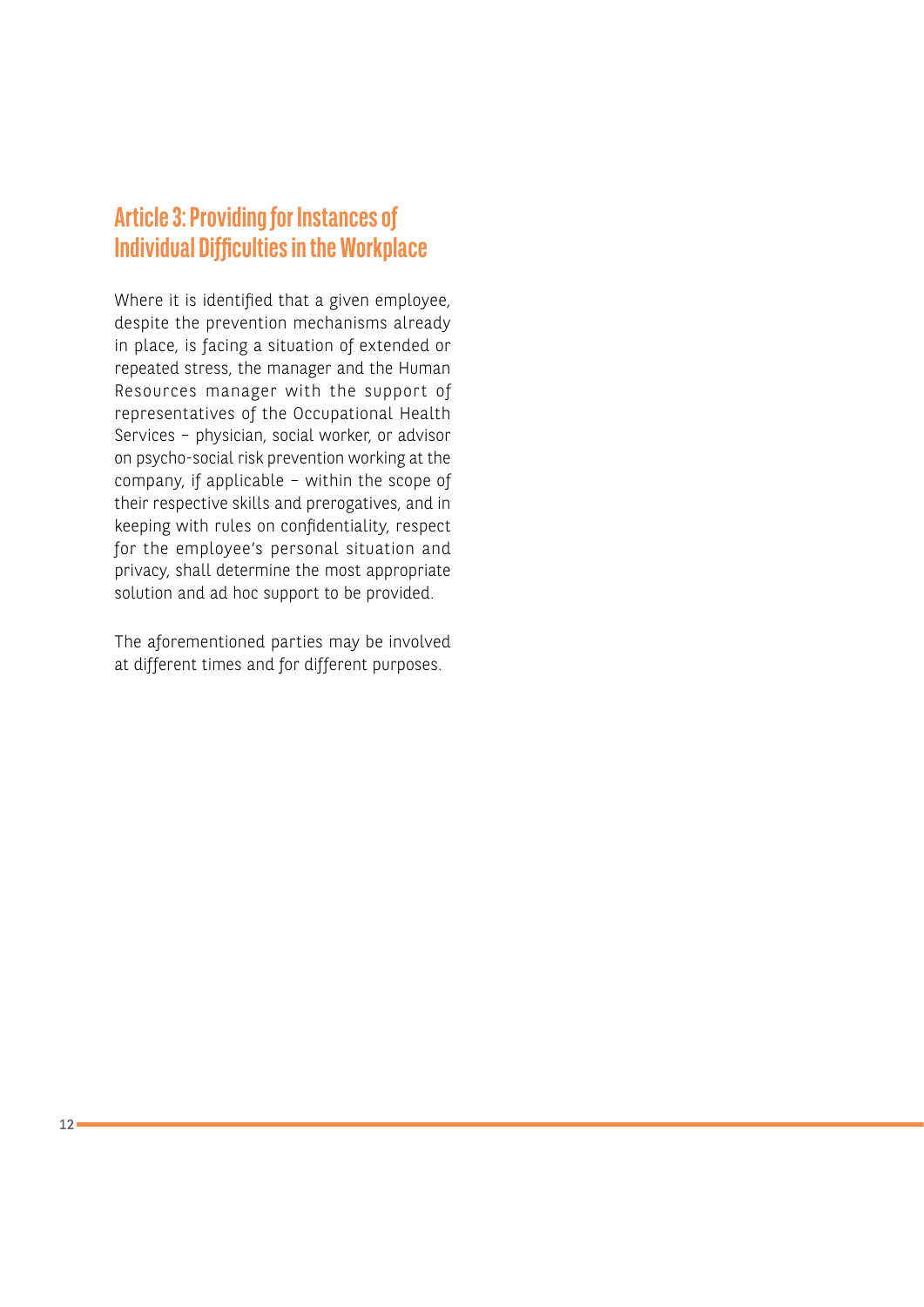# **5 | APPLICATION AND MONITORING OF THE AGREEMENT**

#### **Article 1: Duration of the Agreement**

This agreement is entered into for a term concluding on 30.06.2018 and shall come into effect from the date of its signature.

Upon reaching its term, it shall be renewable by tacit agreement for a four-year period, aligning with the representatives' mandates, unless terminated by one of the signatories, with at least six months' notice prior to the end of the period. As long as it is in effect, this agreement may be modified by additional clause.

#### **Article 2: Communication on the Agreement Herein**

The signatories agree that the French language version of the agreement shall be authoritative. It shall thus serve as the reference text in the event of divergences in interpretation or dispute.

The agreement shall also be translated into English and Italian. For all other countries within the scope of the Group's European Works Council, each Country manager and Human Resources manager shall furthermore ensure that the agreement herein is translated into their country's language.

Notice of the agreement herein will be addressed to all employees within the scope of the Group's European Works Council via an on-line bulletin posted to the intranet of each BNP Paribas Group country or office within the scope of the Group's European Works Council, and in the language of the local country, no later than 31 March 2017.

## **Article 3: Agreement Monitoring Mechanism**

Due application of the agreement herein shall be monitored and, every two years, be presented in one of the plenary sessions of the Group's European Works Council, being formally listed on the agenda.

Prior to this presentation, a pre-meeting shall be held with members of the European Works Council's working group and its Select Committee, not included in the working group.

The first meeting on the agreement monitoring shall be held in connection with the winter plenary session in late 2017.

Signed in Paris, on 10<sup>th</sup> January 2017